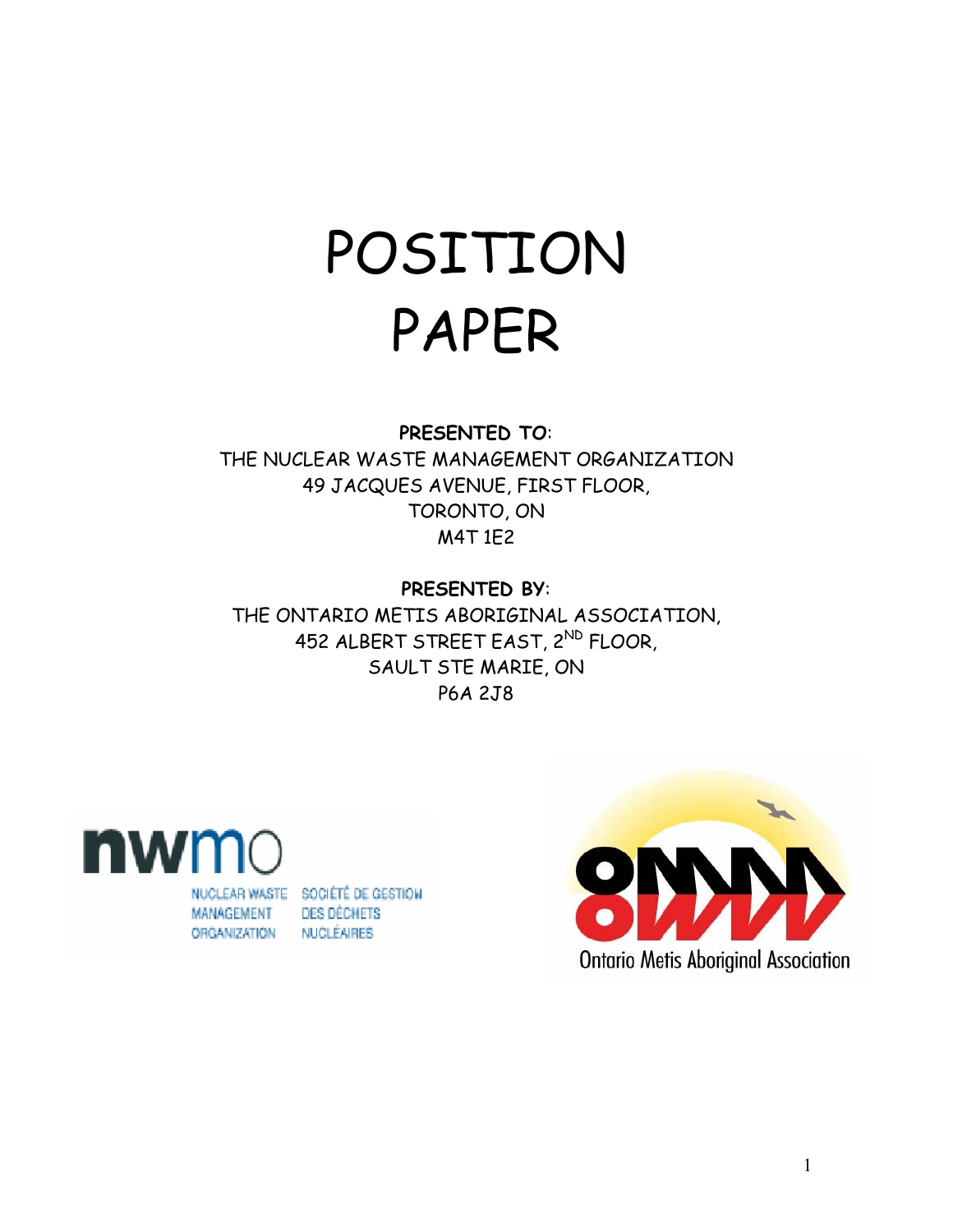#### **POSITION PAPER ON PHASE II OF THE NUCLEAR WASTE MANAGEMENT PROCESS**

## **TRADITIONAL BELIEF**

#### **" We do not inherit the Earth from our ancestors. We borrow it from our children."**

## **PREAMBLE**

The Ontario Métis Aboriginal Association is pleased to present a position paper on the results of its involvement in the second phase of the Nuclear Waste Management Process. The preparation of this paper is a result of the synthesis of a number of factors including the following;

- Staff involvement at the Regional Dialogues conducted in North Bay, Ontario on March 4, 2004 and March 27, 2004,
- Staff involvement at the National Dialogue in Ottawa on March 8, 2004,
- Staff involvement in the Traditional Knowledge Workshop conducted in Saskatoon on September 24-25, 2003, and
- OMAA Board of Directors workshop on Nuclear Waste Management conducted in Ottawa on April 14, 2004 at the Ottawa Sheraton Hotel involving the Executive Committee and Board of Directors of the Ontario Métis Aboriginal Association, staff from OMAA and Donna Pawlowski, from the Nuclear Waste Management Organization.

# **BACKGROUND ON THE ONTARIO METIS ABORIGINAL ASSOCIATION**

The Ontario Métis Aboriginal Association is a non-profit corporation incorporated in Ontario. Originally founded in 1971 as the Ontario Métis and Non Status Indian Association (OMNSIA) the association has a long history of articulating and responding to the political, social, and economic aspirations of Métis, Inuit and off- reserve non-status and status Indians in Ontario. With a membership of over 22,000 members OMAA is the largest and fastest growing Aboriginal organization in Ontario. OMAA provides education, training, business opportunities and leadership in self-governance so that Ontario's 250,000 Métis and off-reserve Indian and Inuit population can reach their full potential and realize economic, cultural, social and spiritual well-ness, while becoming more economically independent and self-reliant.

Governed by an 18 member Board of Directors representing the five geographic regions of Ontario, OMAA has tackled a number of issues important to the Aboriginal communities across the Province including: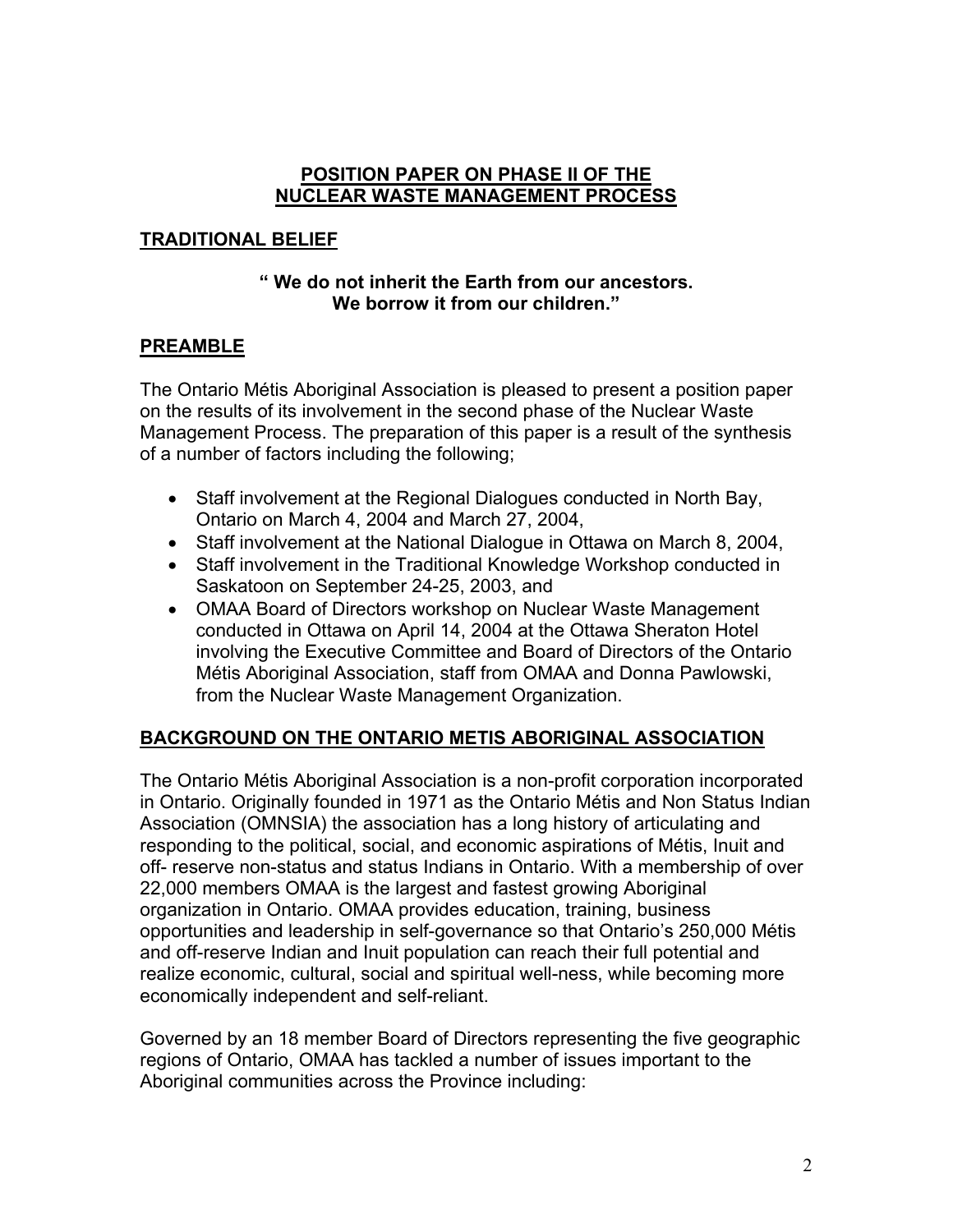- Promoting healthy communities,
- Protecting natural resources from loss and exploitation,
- Fighting environmental issues,
- Timber rights,
- Taxation,
- Gaming,
- Land claims.
- Housing and social justice, and
- Economic development, education and jobs.

As the only organization involving all of the off-reserve aboriginal peoples in Ontario it is only natural that OMAA be involved in engagement and consultations involving such an important issue as Nuclear Waste Management. While our participation to date cannot be classed as intensive it is none the less significant from our perspective. The Ontario Métis Aboriginal Association was the only Aboriginal participant at the Regional Dialogues conducted in North Bay, Ontario on March 4, 2004 and March 27, 2004, and the National Dialogue in Ottawa on March 8, 2003. This participation coupled with our involvement at the Traditional Knowledge Workshop conducted in Saskatoon on September 24-25, 2003 provides a unique continuity of involvement and engagement that should illustrate our sincere interest in this regional, provincial, national and global concern.

The Executive Committee and Board of Directors of OMAA wish to thank the NWMO for allowing our participation to date and look forward to even further engagement in the coming months.

#### **POSITIONS ON SELECETD ISSUES**

All Board members received in advance of the workshop the NWMO's publication '*Asking the Right Questions*" The Future Management of Canada's Used Nuclear Fuel. This text was used as the basis for the workshop since it greatly assisted the participants in focusing on the important issues that need to be considered in this phase of the process.

## *FORMAT OF WORKSHOP*

This workshop was conducted in a manner that was culturally appropriate and sensitive to the traditional methods of discussion involving aboriginals. The President of OMAA, Mr. Michael McGuire conducted a smudging ceremony to cleanse and purify the location prior to the commencement of the meeting. Elder Dorothy Wynne lead the group in prayer and sought the blessing of the Creator on the proceedings of the day and asked that the Creator provide wisdom to the participants during their deliberations.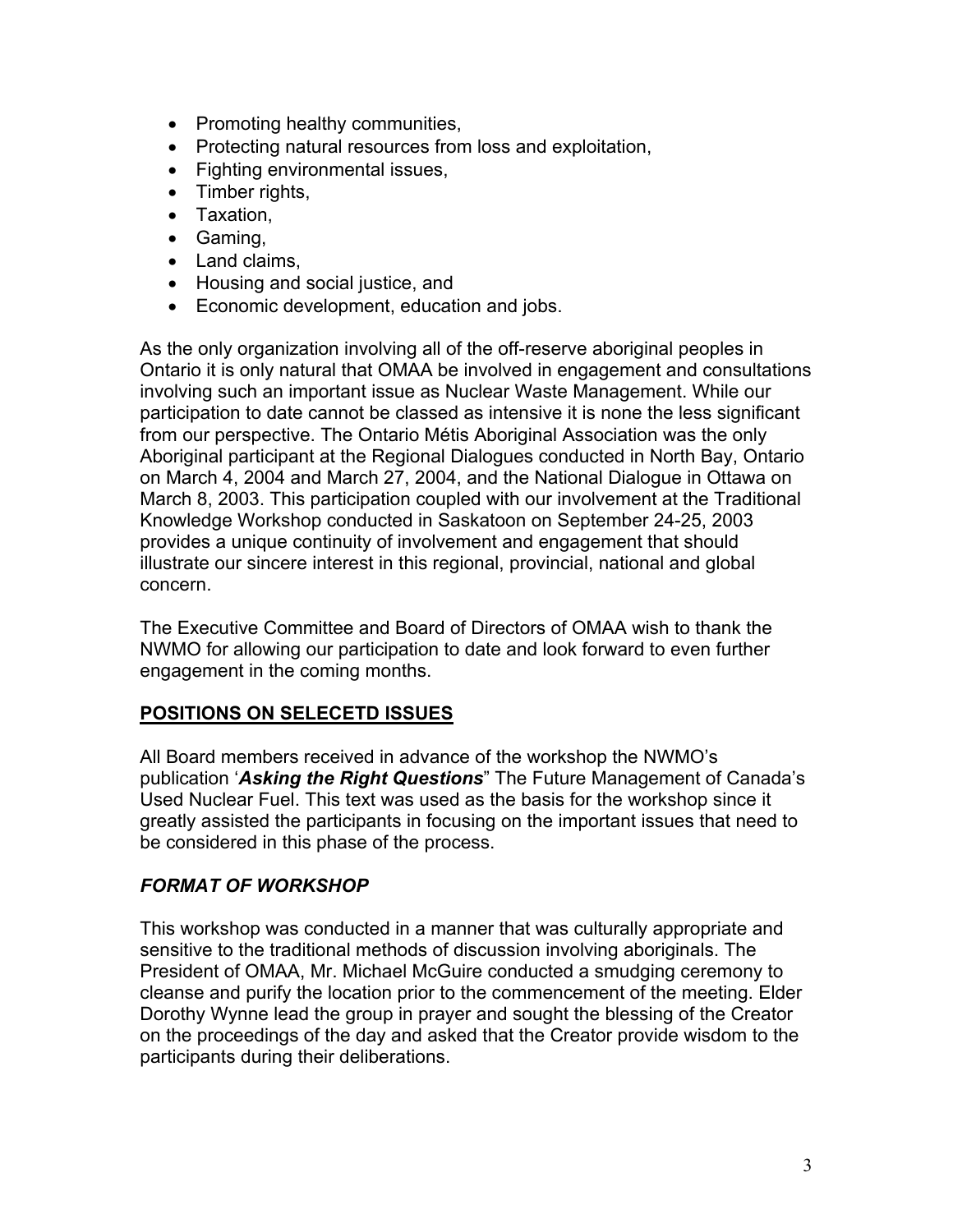#### *PARTICIPANTS*

Those participating in the workshop included the following;

Michael McGuire President of OMAA Henry Wetelainen 1<sup>st</sup> Vice President OMAA Lorraine Gisborn 2<sup>nd</sup> Vice President

*Wesawkwete Inc.* (Zone 1) Leah Gardiner: President Leonard Ledoux: Vice President Linda Maggrah:

*Northern Lake Superior Aboriginal Association*(Zone 2) Eugene LeFrancois: President Patricia McGuire Linda McGuire

*Aboriginal Peoples Alliance of Northern Ontario*(Zone 3) Dorothy Wynne: President Shirley Vezina: Vice President Mike Chamandy: Secretary/Treasurer

*Woodland Metis Tribal Area # 4 Community Organization*(Zone 4) John Larabie: President Edgar Whissell: Secretary-Treasurer Bill Smith

*Southern Ontario Métis and Non-Status Indian Association* (Zone 5) Sherry Hamelin: President Bill Henderson Terry Black

| <b>Frank Palmater</b> | Woodland Métis Tribe                                  |
|-----------------------|-------------------------------------------------------|
| R. Jack Falkins       | <b>Manager Native Trading House</b>                   |
|                       | Donna Pawlowski Nuclear Waste Management Organization |

## *AGENDA*

Prior to the meeting an agenda for the day was developed and was approved by the participants, after it was reviewed by President Michael McGuire. A copy of the agenda is attached as Schedule A to this paper.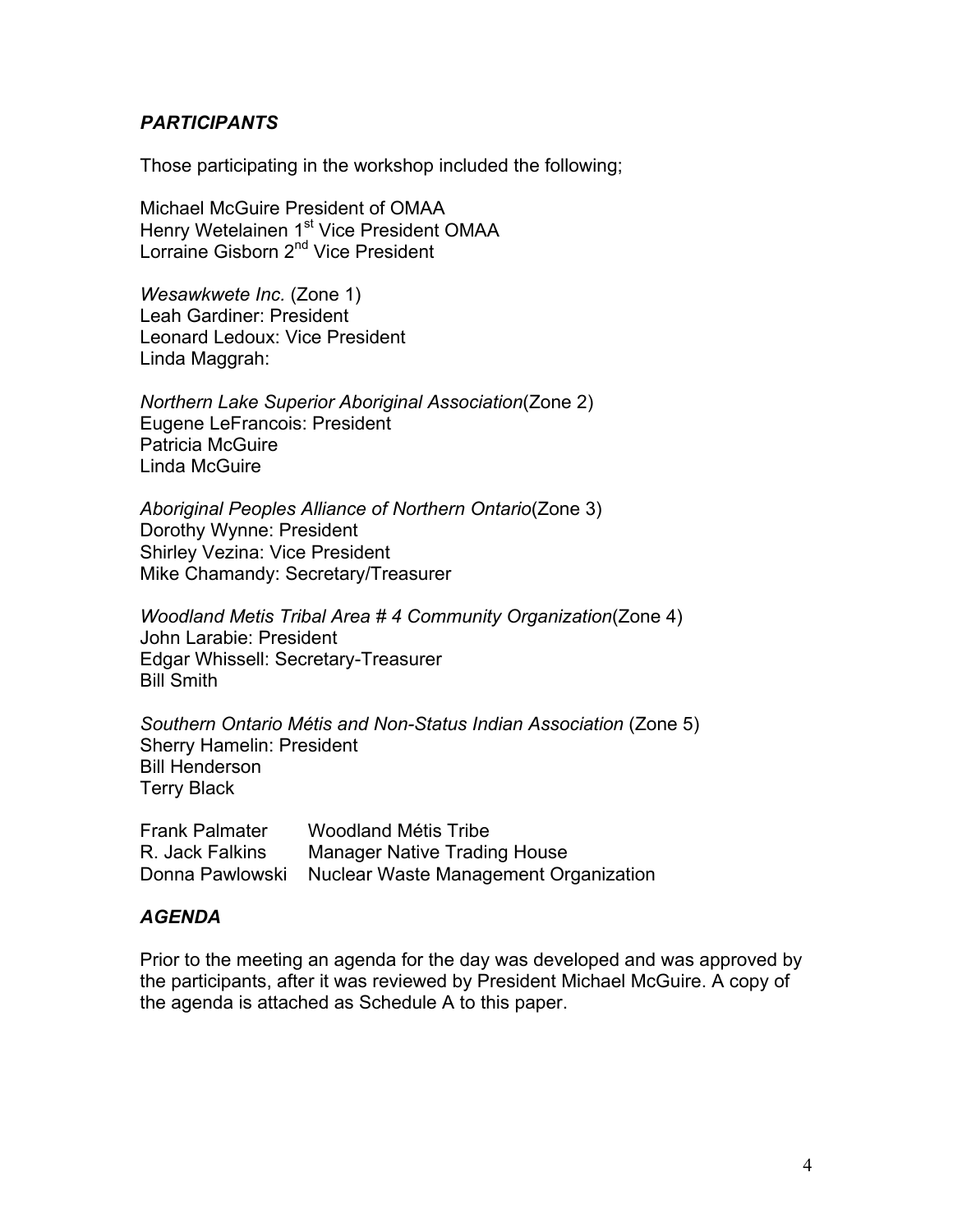## *POWERPOINT*

The facilitators had prepared a Powerpoint presentation to illustrate the relevant points to be covered during the day's deliberations. A hard copy of that presentation is attached as Schedule B to this paper and an electronic version is also enclosed.

#### *INITIAL OVERVIEW*

Ms. Donna Pawlowski provided an overview of the issue by covering a number of areas for the Board. These included the following;

- Overview of the NWMO mandate, organizational structure, and approach,
- Overview of the engagement process (past, present and future milestones)
- Nuclear Fuel, including the fuel pellets and fuel bundles,
- The hazards of nuclear fuel including radioactivity, heat and toxicity,
- Nuclear Power and Research Reactors in Ontario and in Canada,
- Used Nuclear Fuel storage methods currently being employed,
- Current monitoring of nuclear fuel in Canada, (methods & agencies),
- History of long term management in Ontario and Canada,
- Security issues involving storage of spent nuclear fuel,
- NWMO and Aboriginal people

Ms. Pawlowski took time to explain the rationale behind the involvement of Aboriginal peoples in the process, including the recommendations from the Seaborne report. During, and at the conclusion of, her portion of the agenda she entertained a number of questions from the Board members on concerns they had regarding the problem. Some of the questions were specific to items, which would be covered later in the day in greater depth, but many involved technical issues, which she was well-qualified to answer.

It is fair to comment that Ms. Pawlowski kept the Board's attention throughout her presentation, talked to them in clear and understandable language, commensurate with their abilities to comprehend and absorb, was patient with all manner of questions addressed to her and all this was delivered in a noncondescending, friendly, helpful manner, which is something that Aboriginals often do not experience when dealing with non-Aboriginals. She appears genuinely interested in engaging aboriginals in this dialogue process. The NWMO is to be commended for her assistance and expertise in this process, and specifically in this workshop.

## *TECHNICAL METHODS*

R. Jack Falkins reviewed the technical methods section of the workshop with the Board. This included covering the following areas in detail.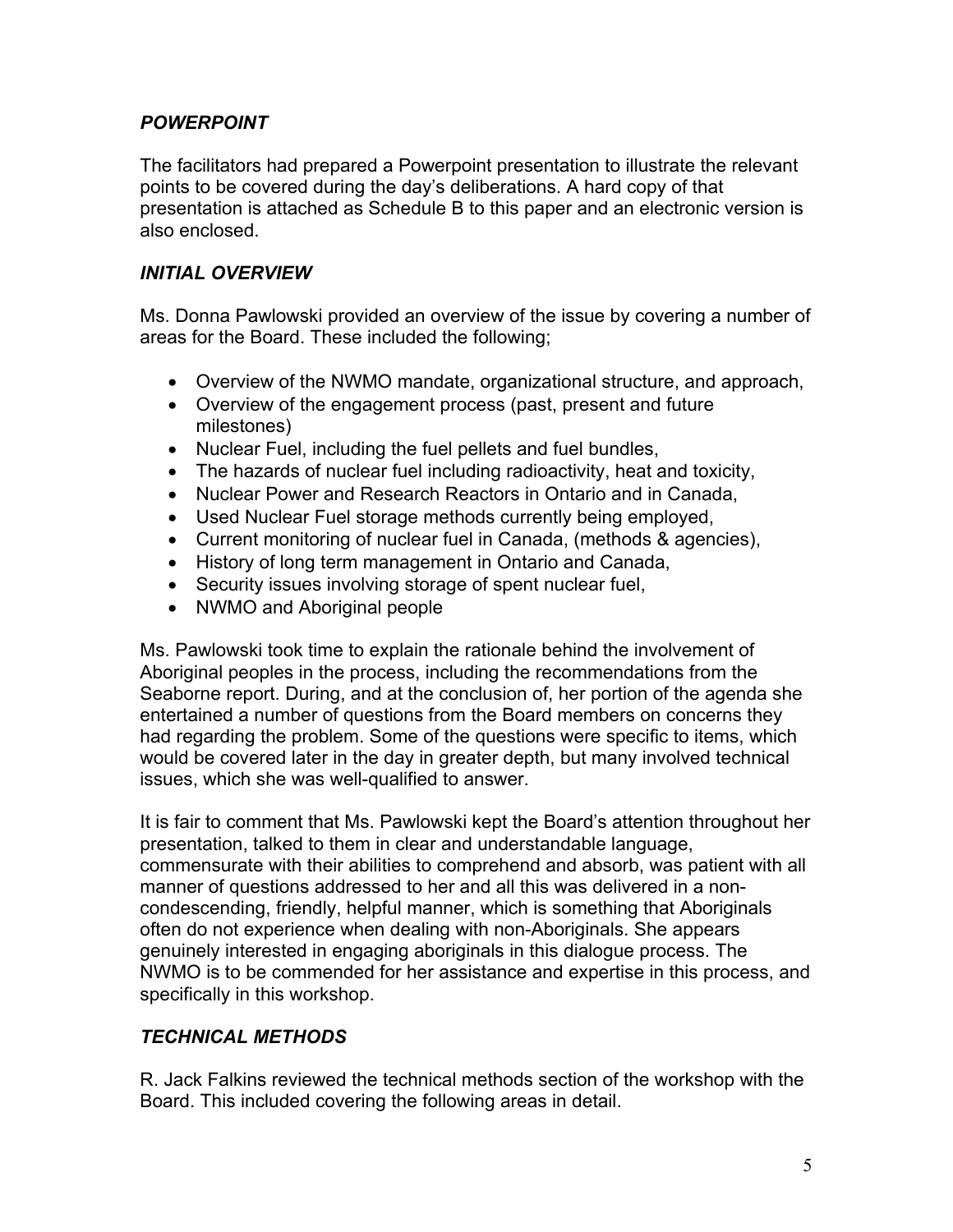- 1. Key terms to consider and understand including;
	- a. Disposal
	- b. Storage
	- c. Treatment
- 2. Limited Interest Options
	- a. Under this section the Board reviewed a number of potential options for addressing the problem. These included;
		- i. Direct injection,
		- ii. Rock melting,
		- iii. Sub seabed disposal
		- iv. Disposal at sea,
		- v. Disposal in ice sheets,
		- vi. Disposal in subduction zones,
		- vii. Disposal in space,
		- viii. Dilution and dispersion
	- b. After a review of this section the Board was allowed to ask questions or proffer opinions on the viability of these options. There was unanimous opposition to any method, involving disposal in the seas of the world, and virtually unanimous opposition to the other methods given the lack of practicability, dearth of research information or lack of clear cost/benefit estimates that would point to their present or potential viability.
	- c. There was some limited interest in disposal in space but all agreed that the present technological risks (rocket failures, explosions, etc.) make such an option as presently untenable, but one that may prove tenable as the safety of space travel is perfected or improved significantly.
	- d. It would appear that the Board of Directors of OMAA would concur that these methods are of limited interest and should not receive much serious consideration at present, either from a research or funding perspective.
- 3. International Attention Methods
	- a. Under this section the Board reviewed a number of potential options for addressing the problem. These included;
		- i. Reprocessing, partitioning and transmutation,
		- ii. Storage or disposal at international repository.
	- b. The majority of the Board concurred that reprocessing, partitioning and transmutation would bear further research and consideration. As technology and knowledge improves in the future, it is reasonable to assume that methods presently unknown or not envisaged would materialize, much as other information has been discovered in the last 50 years. Progress in this technology might hold out the greatest hope of discovering methods to make the timeline for risk much more manageable, or create other uses for the spent fuel or component parts.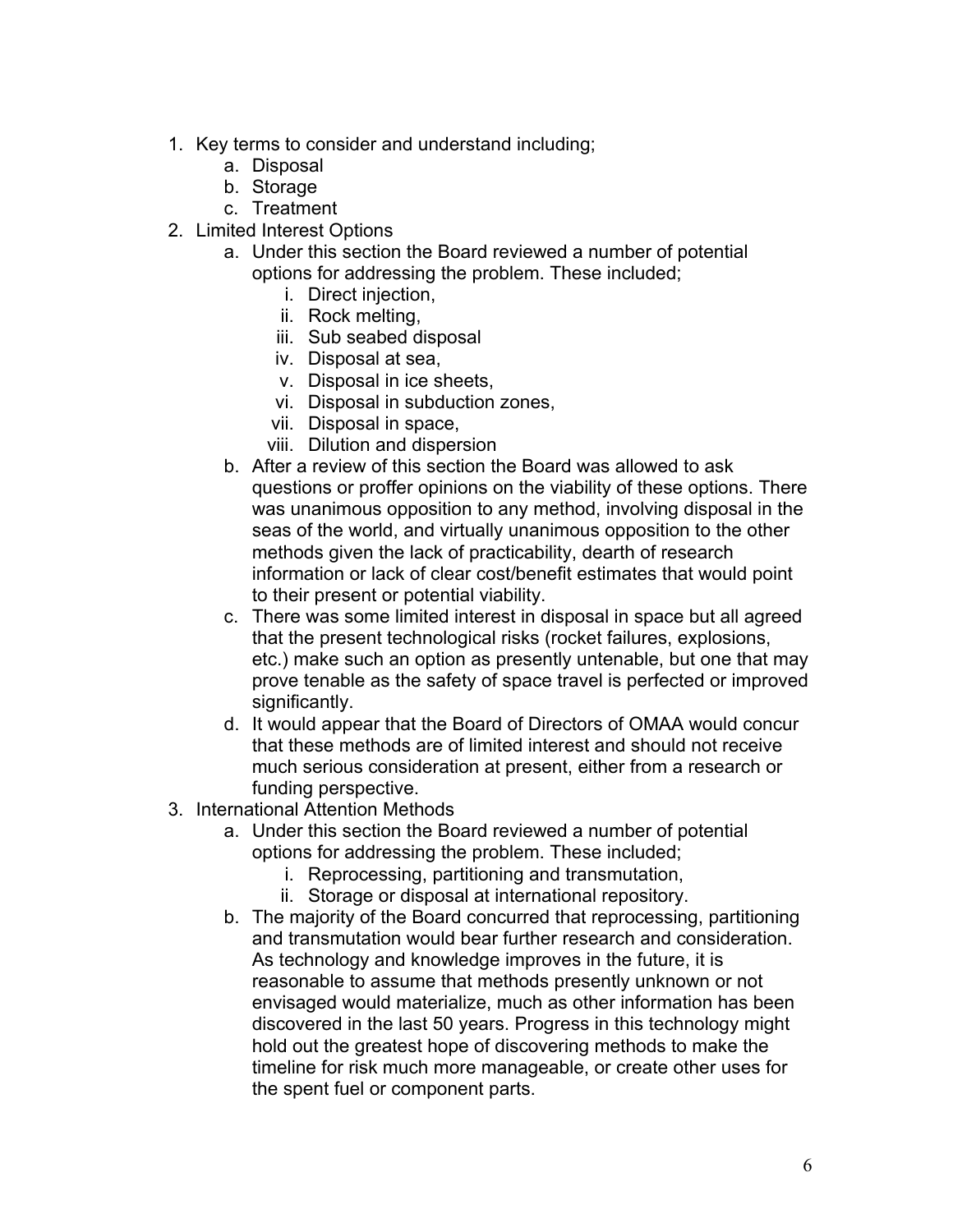- c. While there was some initial interest in the option of storage or disposal at an international repository, most participants quickly foresaw concerns involving transport across, either land, water or both, that increased risk to unacceptable levels. Concerns were expressed that even if an acceptable location were discovered (which no doubt would prove problematic given public opinion) the manner of disposal, storage or treatment at that site would have to be considered and could potentially cause the same kinds of concerns raised about disposal, storage or treatment in Canada to date.
- d. Many members raised concerns about a host country/region being lured by the potential for financial gain without due consideration given to concerns as to how this may affect other nations or regions, either nearby or far removed. This concern will be echoed later in this paper.
- 4. Methods Requiring Review
	- a. Inasmuch as the *Nuclear Fuel Waste Act* requires the NWMO to investigate in detail three management methods, the Board of Directors for OMAA then considered these three option's in greater detail than the limited options. The three that were examined included the following;
		- i. Deep Geological Disposal
		- ii. Centralized storage
		- iii. Reactor-site extended storage
	- b. Those attending agreed that the Deep Geological disposal method would be of interest to many countries and many agencies. "Out of sight, out of mind" is a powerful attraction, and one that has fuelled disposal of many harmful agents throughout the years. Of course history has taught us that "out of sight" does not equate with safety, security, minimal risk or even the concept of disposal as it is framed in the text ' *Asking the Rights Questions."* If one considers disposal as being a method of isolating the destructive agent from humanity and the environment, with the method being conclusive and without the intention of retrieval or reuse, then many attempts at disposal of harmful agents have fallen far short of this definition. One only has to recall the Love Canal or the Sydney Tar Ponds incidents to refresh our memory as to how previous governments, corporations, or agencies, have proposed a final solution that ultimately came back to wreck havoc on the environment and those living organisms located in the area. The Board expressed concern however at this being the 'preferred' method of disposal. While it bears careful scrutiny and more research in the future as an ultimate disposal method there was concern expressed about it appearing as the pre-emptive solution. The following examples indicate the concern as it was articulated;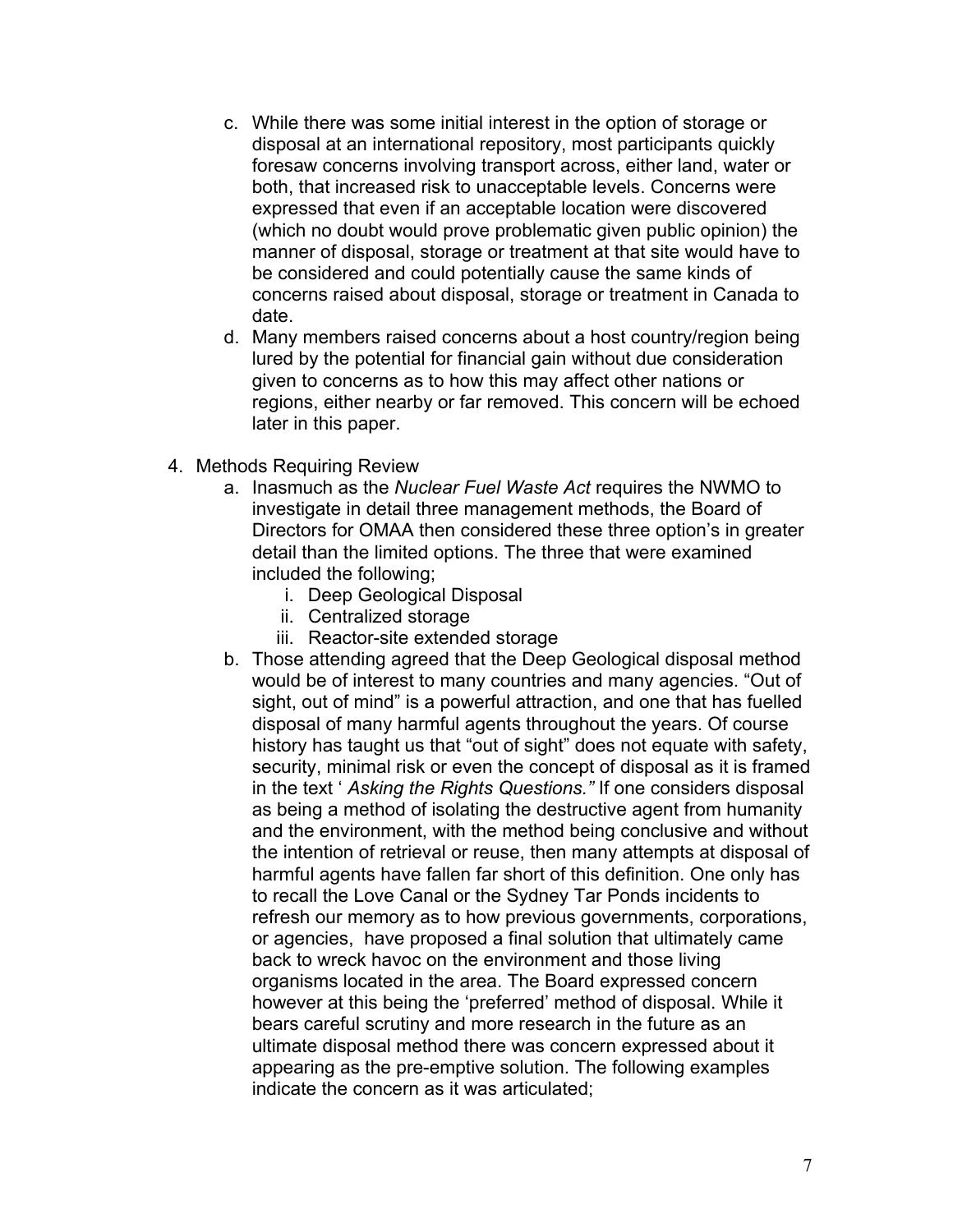- i. Deep geological disposal would by analogy require the transportation of nuclear waste from present reactor-site limited-term storage sites to a disposal site. Given the present state of infrastructure in Canada concern was expressed about dispersal of the used fuel in transit, either through accident (air, rail or road all present potential accident scenarios) or terrorism or unauthorized agent retrieval;
- ii. All evidence points to burial in the Canadian Shield as the preferred option. While part of the shield does extend to and encompasses larger population bases (Thunder Bay, Sudbury, Sault Ste Marie, Timmins, and Ottawa) it is unlikely that any of these sites would be chosen for burial. One can only imagine the public outcry against a site near these population bases. Reason would seem to indicate an area as remote from human habitation as possible and this would indicate burial in Northern Ontario, Northern Manitoba or the former Northwest Territories. Given the fact that most of the used nuclear fuel is produced in Ontario it seems likely that what is primarily Ontario's problem will be visited upon the Far North or the West for solution. The most probable area is primarily inhabited and utilized by Aboriginals. Although Aboriginals did not create the problem, nor receive many of the economic benefits of the nuclear industry it appears that they may well inherit the 'solution' and all the risks that accompany same. Their full participation in the process is required with this potential scenario and to date that participation cannot be classed as even close to full.
- iii. Some members of the Board expressed concern that the technological issues still appear questionable. Geologists and miners clearly indicate that there is no such thing as 'solid' rock. All is porous to some extent thereby increasing the probability of migration of radioactive and/or toxic elements from the repository, thereby increasing the risk to the groundwater systems and the nearby eco-systems. Even with the use of multiple barriers limiting such migration potential members felt the serious impact on the ecosystems in the area by such migration bear more careful examination and research.
- iv. Other members expressed concern about the possibility of the buried fuel creating a " China Syndrome" effect. While more scientific studies on this possibility may alleviate this concern, nevertheless it remains a perception that present knowledge may not envisage all the potential risks that may occur with deep geological disposal.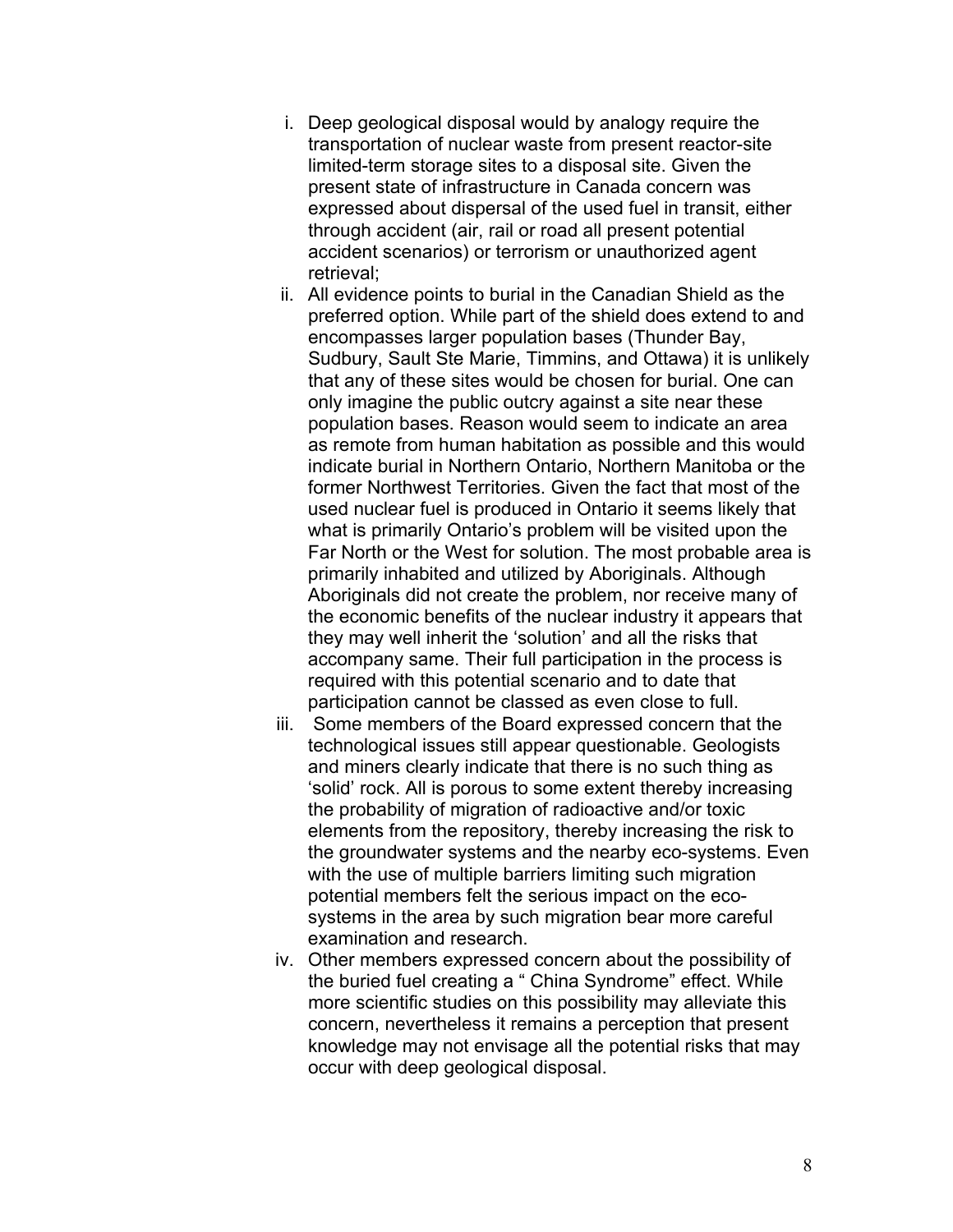- v. Should the favored method be deep geological disposal it would appear that a staged approach to sealing the repository would be more beneficial allowing for retrieval if other technological advances warrant such retrieval for say reprocessing, partitioning or transmutation. This method would also allow a more exact method of monitoring, which may be beneficial in detecting difficulties not presently ascertainable.
- vi. OMAA's preliminary position would be that the definition of 'disposal' as presently established with the NWMO is sufficiently clear to differentiate it from the other methods, which are more akin to a placement scenario.
- c. Centralized storage would appear to be a more likely scenario than deep geological disposal from the member's viewpoint although it bears inherent risks also. These include;
	- i. The same transportation issues as presented in the deep geological disposal proposal,
	- ii. Should the storage be above or below ground to answer security issues,
	- iii. Where should the storage be located (close to available infrastructure or remote locations away from population bases?),
	- iv. The durability of the storage facilities that require more frequent replacement than say deep geological disposal, and
	- v. The cost/benefit analysis of multiple versus single site location, which would also cover the issue of accidental release, catastrophic occurrences, terrorism incidents, forces of nature or similar events.

We would subscribe to greater research into these and other issues applicable to centralized storage in the hope that adequate answers can be provided to these questions.

- d. The final method requiring review is reactor-site extended storage. Of the three methods presented OMAA believes this one merits very careful consideration, if not eventual adoption. Discussion on this method centered on the following observations;
	- i. Reactor-site extended storage eliminates all transportation concerns presently expressed,
	- ii. It would clearly minimize the potential for a single large catastrophe by spreading the problem over multiple sites with smaller quantities of used nuclear fuel,
	- iii. Since this is the method being used to store such used fuel to date, without observable difficulty, the extension of this process merely increases the time line that these methods must be continued,
	- iv. The communities within which such facilities are presently located already have come to grips with the reality of dealing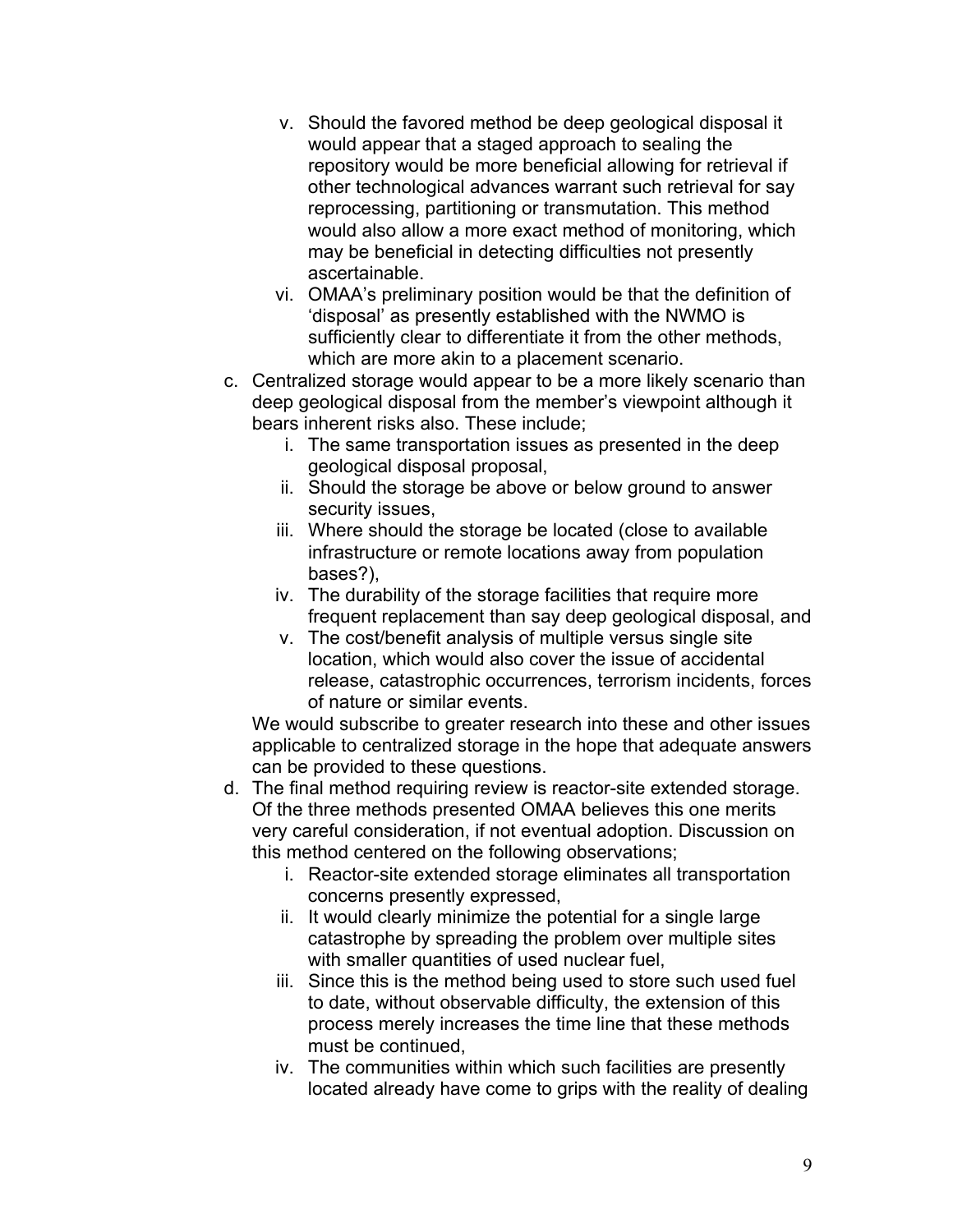with the nuclear issue in their backyard, and leaving it there obviates the necessity of educating the potential storage community and securing community acceptance to the management of nuclear fuel,

- v. Extended storage allows for easy retrieval of the fuel for other uses (not yet invented), reprocessing, partitioning or transmutation (should scientific knowledge progress to allow such procedures to be safe, economical and practical) or for ultimate disposal should some method be discovered that adequately meets all concerns about a conclusive disposal without intention of retrieval or reuse.
- e. The participants of this process firmly believe that scientific knowledge will no doubt create the answer to this issue in the near future. Fifty years ago knowledge of many of the things we take for granted was non-existent or in the realm of science fiction. With the exponential increase in our knowledge base it is probable, if not inevitable, that resolutions which appear unattainable today will be commonplace. Should we elect disposal as a method of management given the inherent unknowns and known difficulties, we may inadvertently be creating another Love Canal situation. Later knowledge may provide finite solutions that obviate the need to take such present risks.
- f. The OMAA Board also adopts the view of the Ontario Regional participants that the definition of storage is acceptable and further that there be some effort expended in defining 'future activities' since that will assist with understanding and assessing the merits of the proposed storage methods contemplated.

# *ANALYTICAL CONSIDERATIONS*

After the lunch break the Board of Directors considered the 'Key Questions' outlined in '*Asking the Right Questions*.'

Reviewed were these questions, which included;

## *OVER-ARCHING ASPECTS*

**Institutions & Governance**: Does the management approach have a foundation of rules, incentives, programs and capacities that ensure all operational consequences will be addressed for many years to come?

7. **Engagement and Participation in Decision Making**: Does the management approach provide for deliberate and full public engagement through different phases of the implementation?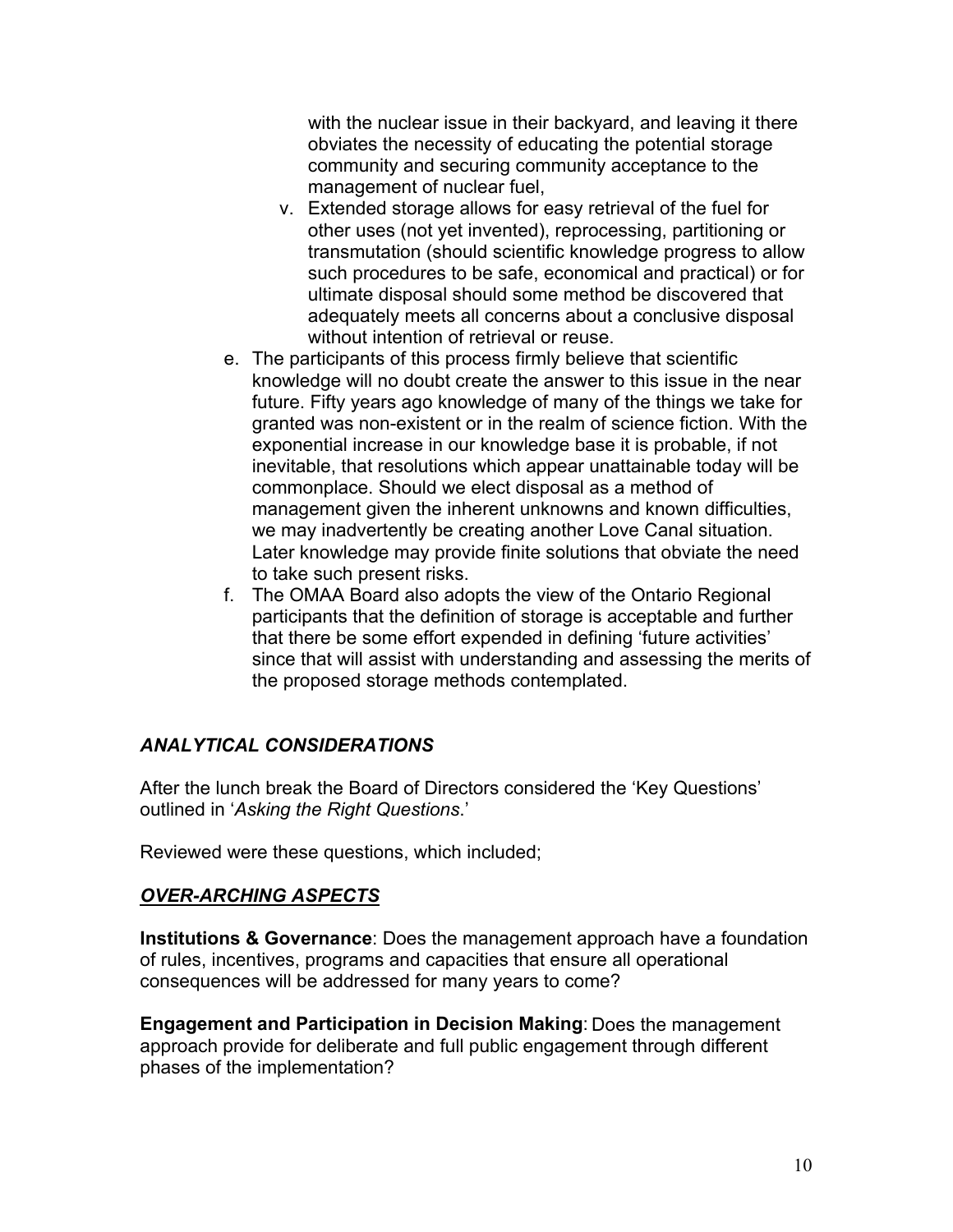**Aboriginal Values**: Have aboriginal perspectives and insights informed the direction, and influenced the development of the management approach

**Ethical Considerations**: Is the process for selecting, assessing and implementing the management approach one that is fair and equitable to our generation**,** and future generations?

**Synthesis & Continuous Learning**: When considered together, do the different components of the assessment suggest that the management approach will contribute to an overall improvement in human and eco-system well-being over the long term? Is there provision for continuous learning?

# *SOCIAL ASPECTS*

**Human Health, Safety and Well-being**: Does the management approach ensure that people's health, safety and well-being are maintained (or improved) now and over the long term?

**Security**: Does this method of dealing with used nuclear fuel adequately contribute to human security? Will the management approach result in reduced access to nuclear materials by terrorists or other unauthorized agents?

## *ENVIRONMENTAL ASPECTS*

**Environmental Integrity**: Does the management approach ensure the long-term integrity of the environment?

# *ECONOMIC ASPECTS*

**Economic Viability**: Is the economic viability of the management approach assured and will the economy of the community (and future communities) be maintained or improved as a result?

# *TECHNICAL ASPECTS*

**Technical Adequacy**: Is the technical adequacy of the management approach assured and are design, construction and implementation of the method(s) used in the management approach based on the best available technical and scientific insight?

The Board was unable to add any new considerations that ought to be added to the process. Our concern was more in relation to the emphasis placed upon some of the consideration as opposed to their value in the total equation. The Board agreed that all these questions should be considered in relation to each of the management options examined. From the viewpoint of an Aboriginal organization they would consider that human health, safety and well-being, and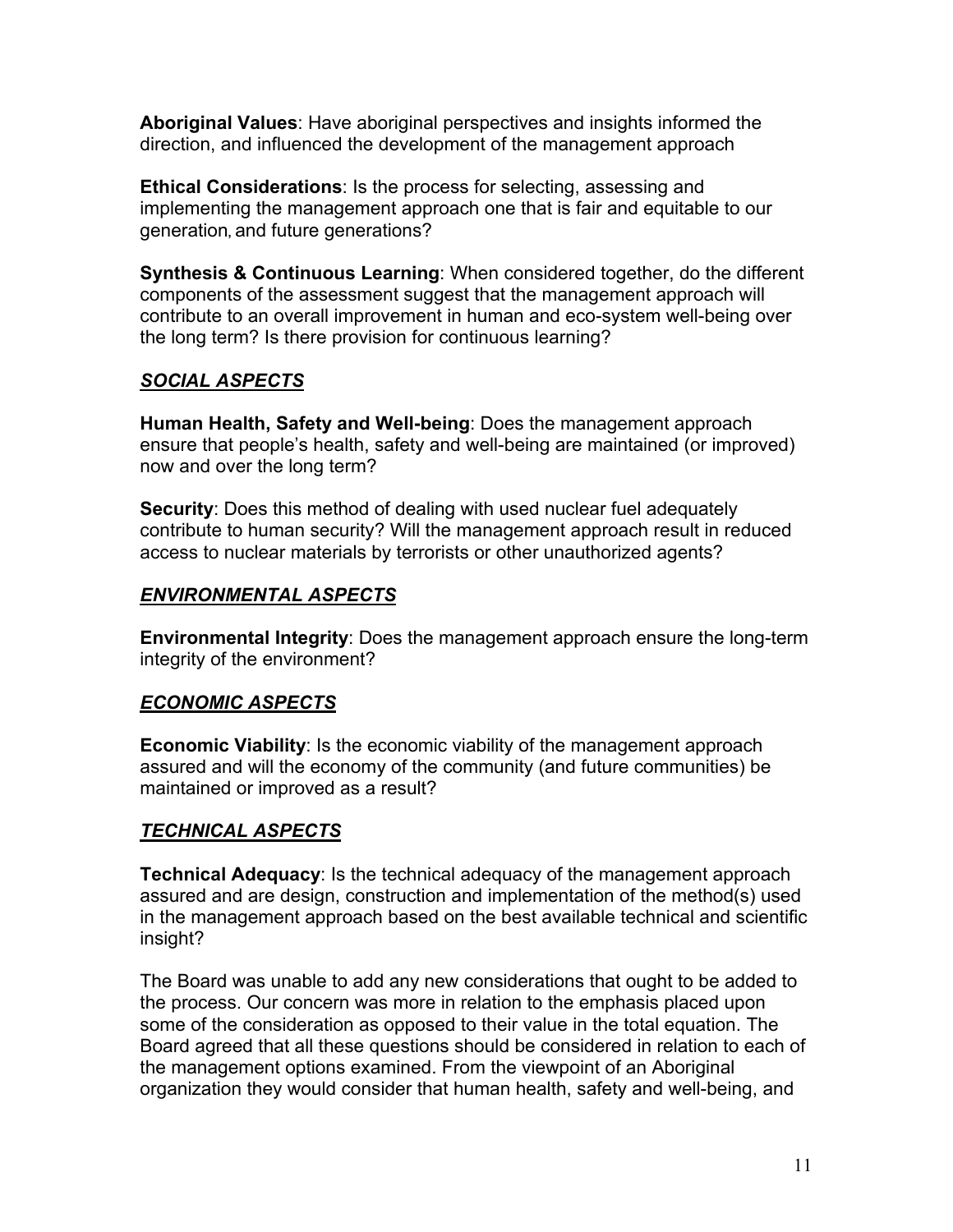environmental integrity should be the most important questions addressed in the process since the other questions focus more on the procedural steps and considerations to be reviewed, whereas these questions focus more on the raison d'etre of the entire process. Also Aboriginal values from our viewpoint will need more consideration but these are highlighted later in this position paper.

Finally in this section we considered the NWMO's statements about applying the analytical framework. While we appreciate the principles, which underlay this approach to the process we believe that the NWMO can learn from our Traditional Knowledge Principles as it proceeds with this process.

# **ABORIGINAL PARTICIPATION**

A considerable portion of the workshop focused on the issue of Aboriginal participation. Frank Palmater reviewed with the Board his involvement including North Bay, Ottawa and Saskatoon. A portion of the meeting reviewed the findings from the Aboriginal traditional knowledge workshop in Saskatoon. This was backed up with a review of the Seaborn Panel's observations on the necessity of Aboriginal involvement in the process. It is clear that Aboriginals are involved, or should be, in the resolution of this problem because of the following reasons;

- Lands primarily occupied or utilized by Aboriginals are being considered as locations for disposal,
- Aboriginals have occupied this continent for over 10,000 years, whereas the non-Aboriginal peoples are recent occupants, but during their short tenure they have visited a host of problems upon the environment and eco-systems that tax the ability of Mother Earth to survive,
- Non-aboriginals have failed to grasp the concept of providing for future generations and that they should be stewards of the land,
- Most of the proposals for resolution of the problem fail to include traditional ecological knowledge into the equation,
- Key aspects of Bill C-27 have not been adhered to as they pertain to Aboriginals, and
- Despite the enunciation of aboriginal values in the key questions it would appear that aboriginal perspectives and insights have not been considered or influenced the development of the management approach.

# **TRADITIONAL KNOWLEDGE**

The workshop conducted in Saskatoon in 2003 discussed the use of traditional knowledge within Aboriginal communities. We do not propose to discuss TK in this report but merely to echo some of the thoughts expressed by the participants in Saskatoon as to how TK may be utilized within the context of this process.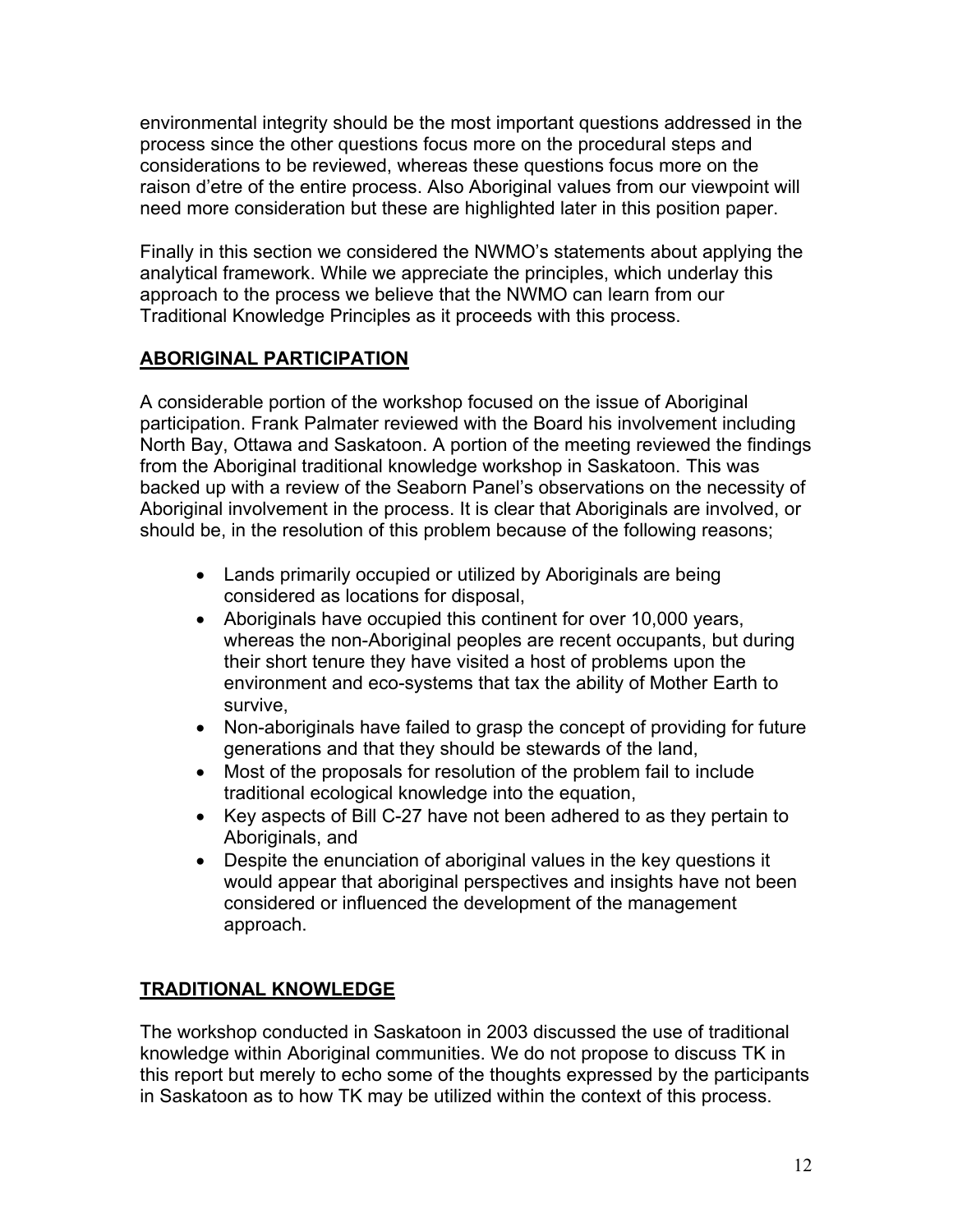Firstly it should be obvious that Aboriginal communities never had to deal with this specific problem in any of their communities and accordingly would have no " TK silver bullet" which would provide a solution to the problem of nuclear waste. That is not to say that Aboriginal communities did not have to deal with issues that represented as serious a threat to their lives as does nuclear waste to ours. Just as these communities learned to deal with those threats in an appropriate manner, and passed that information on to subsequent generations, through traditional knowledge we can apply the same lessons they learned and promulgated in our search for a solution to this crisis.

Firstly Aboriginals followed certain principles in all processes that included;

- Honor,
- Respect,
- Conservation,
- Transparency, and
- Accountability.

Each of these principles should be guiding parameters of this process. To this end we see these being applied in the following manner;

- **Honor** the wisdom that can be garnered from speaking to the elders in both the aboriginal and non-aboriginal community,
- **Respect** the opinions and suggestions of all who take the time to provide insight into this process,
- **Conservation**, particularly as it applies to the consumption of electricity, must be a major part of the solution, not just a footnote in the NWMO process,
- **Transparency** in the process is required when the NWMO (the producer of the problem) is required to suggest the solution, and
- **Accountability** must be inbred into any solution so as those responsible for a solution (whether it be concept or delivery) are held to high account by the public for their actions, given the nature of the problem.

# **TRADITIONAL DECISION MAKING PROCESSES**

Perhaps the greatest contribution Aboriginals can make to this process involves our traditional decision making processes. Firstly this would involve allowing those who are the wisest speak first (or be given some precedence in the process). To often modern society foregoes formality and etiquette in its search for solutions. Much can be learned from allowing those who have the greatest knowledge speak before anyone else is allowed to venture opinions.

Secondly when the problem impacts the whole community, the whole community must be involved in the process. This issue affects all Canadians, whether the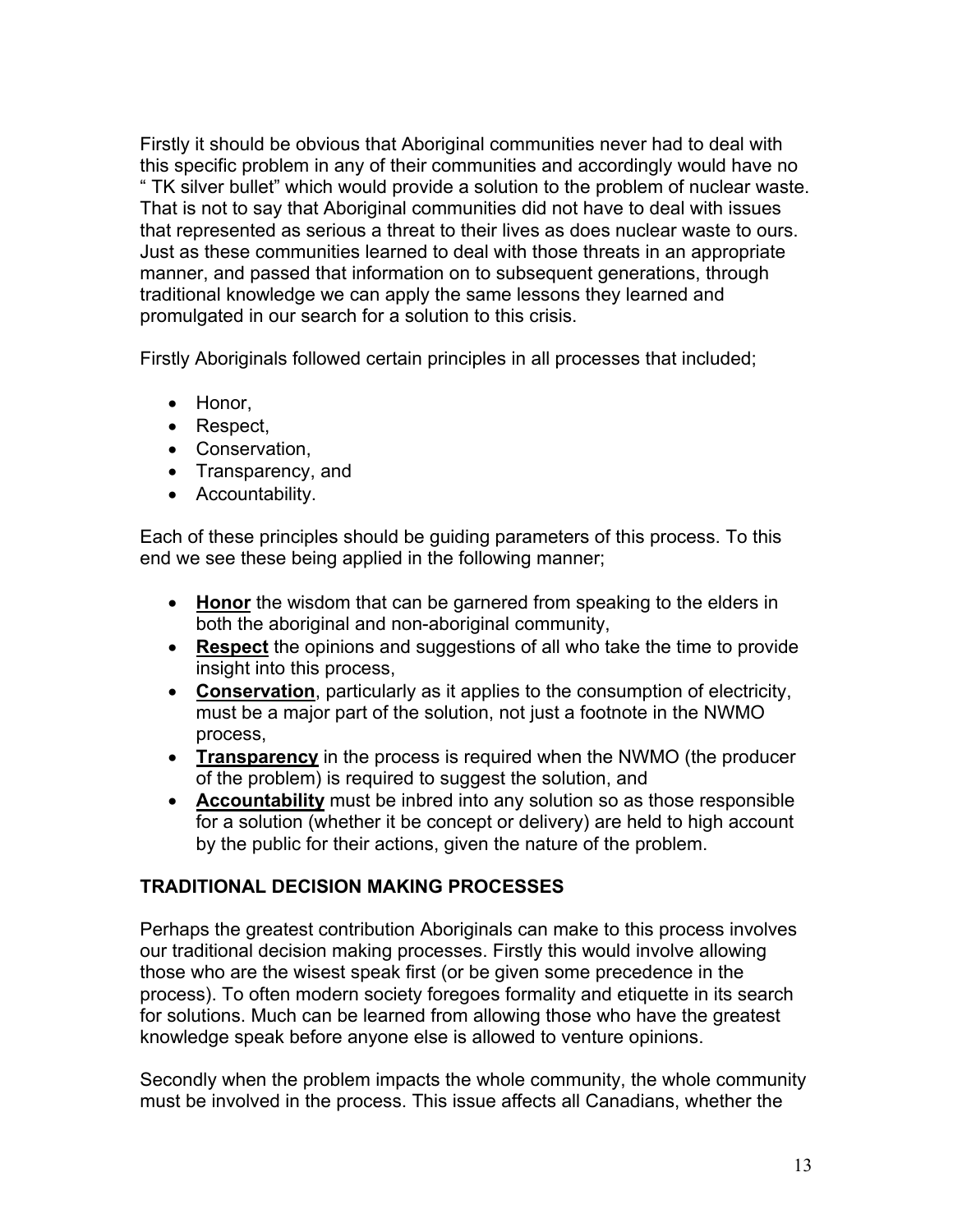nuclear waste is disposed of in their area or not, since a failure to adequately store or dispose of the material safely could affect the health of those exposed to the hazard, not to mention the economic ramifications. Aboriginals have always maintained that there must be participation of all, not just the few and that during those deliberations the collective benefits during the short and long term be examined, when the issue affects the entire community. Accordingly this is not an issue that should be examined from the viewpoint of the benefits to the few (the affected storage community, the nuclear industry) but rather the whole of the Canadian population, if not the planet.

Thirdly all matters must be considered. Certainly the NWMO's analytical framework discussion and the key questions posed is an admirable effort to address all aspects of the problem. These discussions could benefit from the Aboriginal use of a holistic approach to difficulties. This involves a consideration of the impact of the proposed solution on all life, not just humans, and examining the issue in light of the seven generation teachings. This is most appropriate for the ' Nuclear Waste management ' debate since the impact of our decisions can and will have effect on future generations. All aspects of this process should involve a long-term view of the consequences on the upcoming generations.

Next, Aboriginal communities adhered to the concept that the authority of the people must be enforced, despite the wishes of the few. Inherent in this approach is a recognition that what the people, collectively, wish to occur, must not only be seen to occur but actually does occur in. This may mean difficult choices for those in authority but no "deals" or "economic considerations" must be allowed to thwart the will of the people.

Also Aboriginals have always understood the consequences of breaking traditional laws or practices. Unfortunately many in Western society do not adhere to this practice, either attempting to shift blame or escape the consequences of their improper behaviour. Whatever solution is ultimately adopted there must be strong accountability built into the solution. We must all understand that there will be consequences if those implementing solutions fail to exercise due diligence.

#### **TRADITIONAL ECOLOGICAL KNOWLEDGE**

Aboriginal communities have always possessed a considerable volume of traditional ecological knowledge, built up through centuries of observation, wisdom and experience. This knowledge is constantly growing and changes as new information is added. As stated in Saskatoon this knowledge accepts that people are an inherent component of the land and in fact are primarily guardians of that trust. Our traditional ecological knowledge encompasses the biophysical, economic, social, cultural and spiritual aspects of the environment, and the emphasis is on the complete inter-relationships between all these components of the environment.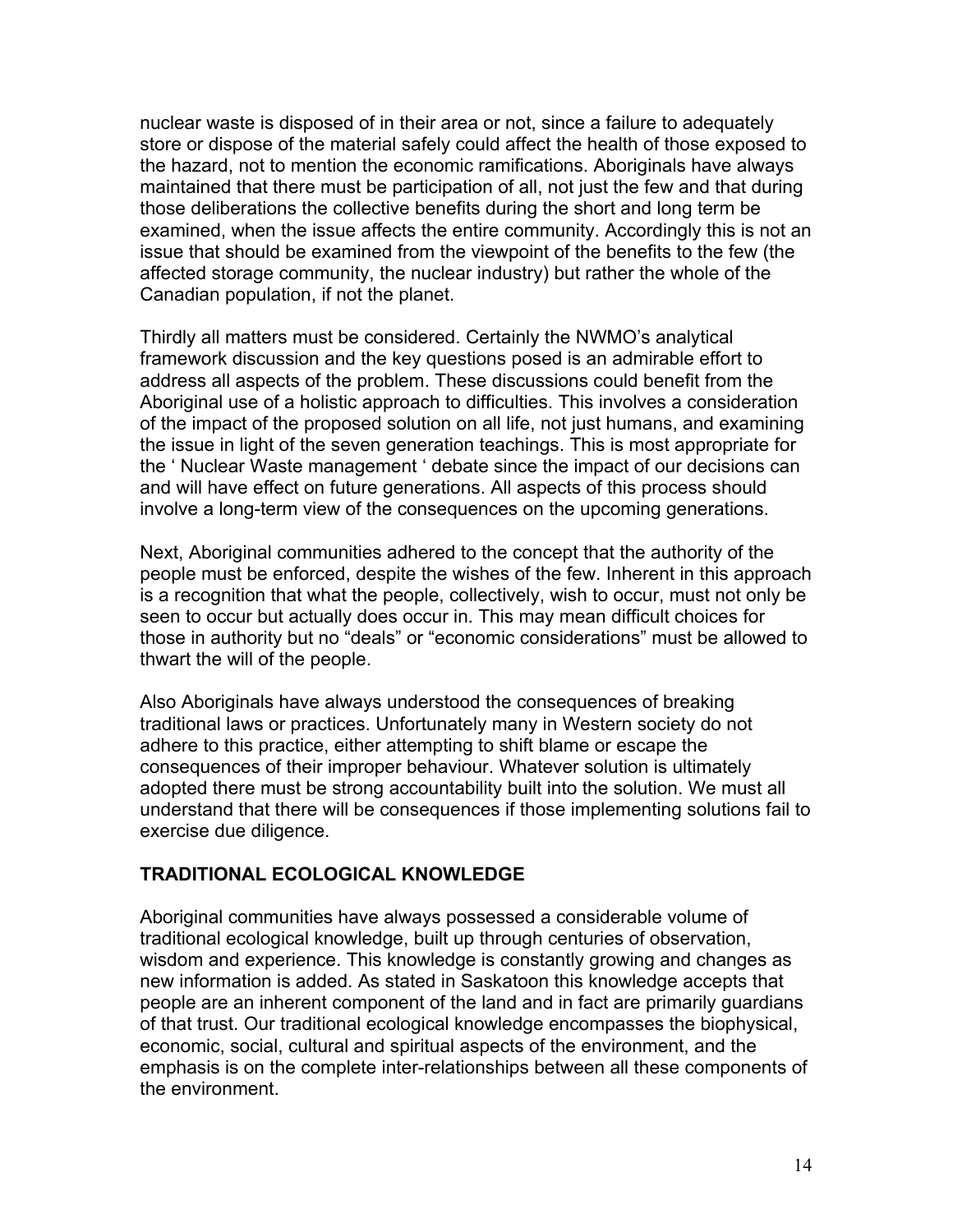Again the NWMO process can learn from these experiences by examining all potential solutions to the nuclear waste management within the context of these various parameters.

## **ABORIGINAL INVOLVEMENT**

Bill C-27 dealing with long-term management of nuclear fuel waste makes several mention 's of Aboriginal involvement.

- 1. In establishing an Advisory Council aboriginal organizations are to be involved and specifically 'expertise in traditional aboriginal knowledge" should be a criteria for appointing board members. While it is apparent that there may be Aboriginal members of the Board it is not readily apparent, at least yet, that these members have such expertise and if not this should be remedied forthwith.
- 2. Clauses 12 to 15 of the Bill dealing with the study specifically mention the requirement for the general public, and **in particular Aboriginal Peoples, must be consulted** and a summary of the comments provided.

It is obvious from the comments made at the Saskatoon and North Bay regional dialogues that the process to date, including the involvement of OMAA to date, is not to be considered as consultations. The Board of Directors concurs with this position and repeats the assertion that the one-day workshop, while well appreciated by the members, **is likewise not to be construed as consultations.** More will be stated about this in our recommendations section.

## **RECOMMENDATIONS**

Throughout the process to date, including the Regional Dialogues, the Saskatoon conference and the one-day workshop, the Ontario Métis Aboriginal Association has firmly kept its eye on the development of recommendations and advice, from an Aboriginal perspective. The following thoughts constitute opinions expressed by the participants with regard to the issue of nuclear waste management. These opinions reflect the points of concern that we as an Aboriginal organization are putting forward to the Nuclear Waste Management Organization.

- 1. While we appreciate that the mandate of the NWMO is specifically spelled out in the legislation and some of what we say here is not included in that mandate nevertheless we feel these points should be addressed.
	- (a) The mandate for the NWMO should have included all nuclear waste, not just spent fuel. More correctly the whole nuclear power process should have been addressed. While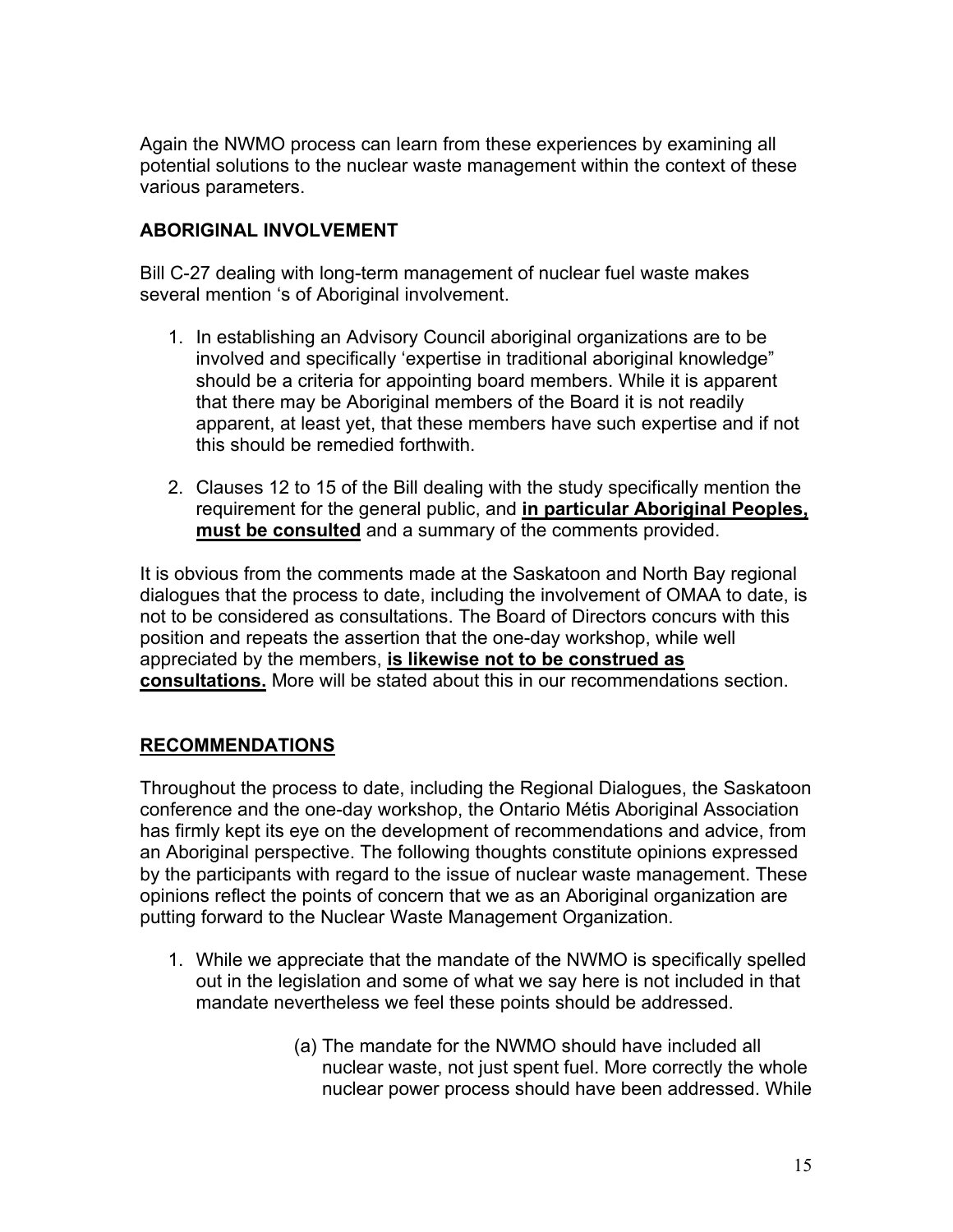some of these issues may be within exclusive or shared provincial jurisdiction, they must still be addressed. These include the reactors, the buildings, the piping, and the radioactive material other than spent fuel, all of which present similar danger to the environment through radioactivity or toxicity. The potential decommissioning of reactor sites may be within Provincial mandates, but Aboriginal peoples have had little success in their dealings with Provincial bodies. While this is improving incrementally we only have the past to guide us and accordingly we have substantial concern that the same care and the same process that the NWMO is taking, will not be echoed by their provincial counterparts. Accordingly we ask that the NWMO in its report to the Federal Government clearly recommend the continued participation of Aboriginal peoples when future plans for commissioning or decommissioning Nuclear Generating Sites are undertaken by any level of government.

- (b) Similarly the mining operations which produced the raw material for the nuclear power process should be part and parcel of this process of addressing the nuclear issue.
- 2. We are not naïve enough to believe that nuclear waste will no longer be produced when the useful projected life span of the current reactors has been met. We subscribe to the belief that until there is a change in the lifestyle of Canadians when it comes to the consumption of power (unlimited consumption versus conservation) Canadians will demand power at the flick of a switch and this will lead to creation of more nuclear plants and production of additional used fuel bundles. All of the proposed solutions examine the issue from the standpoint of current project waste bundles. If this number will increase then projections will vary, and not just in costs. What may have been an acceptable solution involving 3 million bundles may present different outcomes when involving 5 million bundles.

We concur with other spokespeople who have called for a national dialogue on the issue of power generation that will examine the issue from all aspects, not just a waste management perspective. **If the NWMO and the Canadian consumer are not part of the formation of Provincial policy regarding power generation, then they cannot be fully capable of providing an adequate solution that addresses not just current waste production, but also nuclear waste that may be generated in the future.** We urge the NWMO to point out this glaring oversight in its final report. We believe that if an organization has an overall task to develop and/or provide a solution to a problem, then logically that organization must have a say in how that problem is being created, may be mitigated or may be controlled.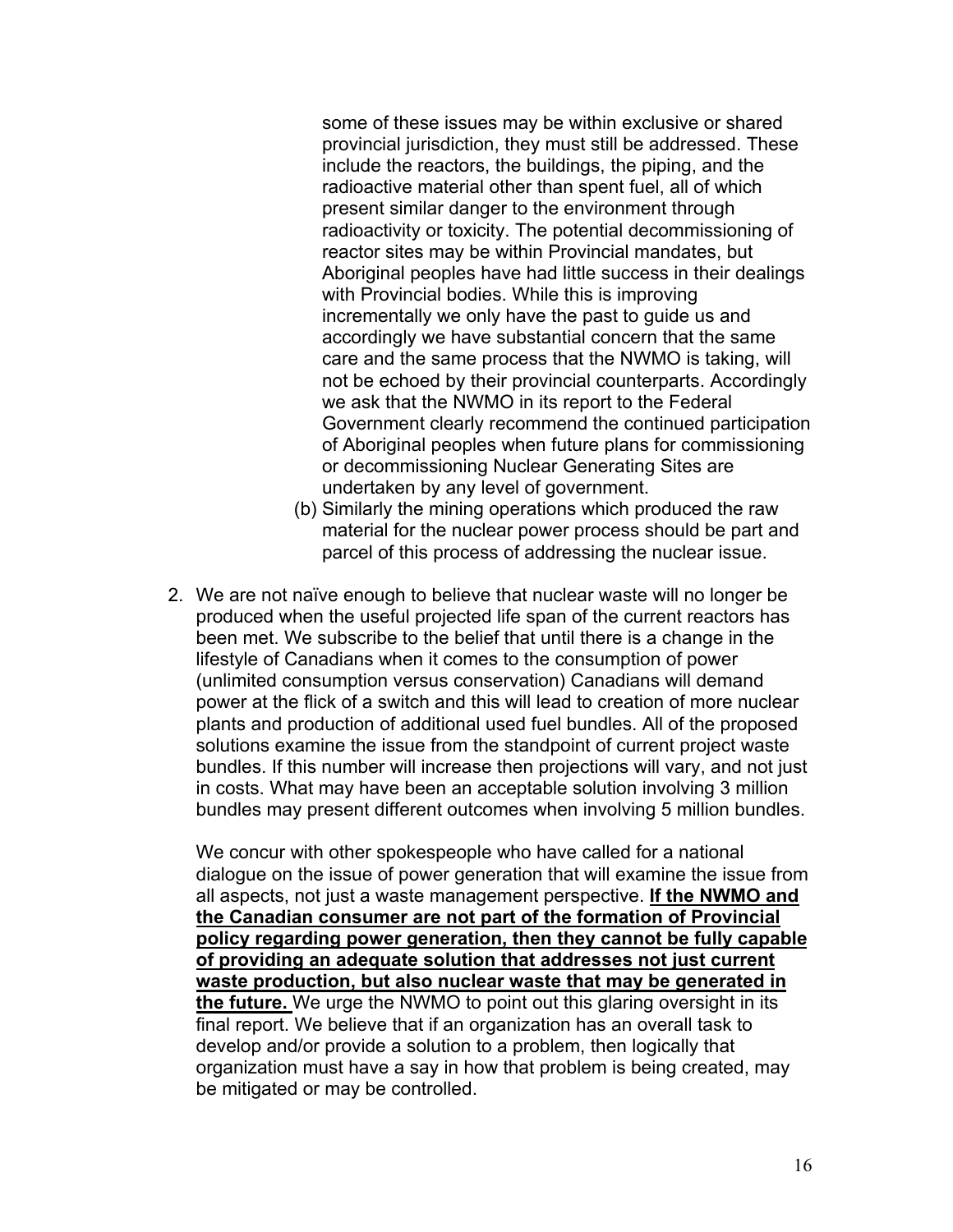- 3. We must state categorically that although Aboriginal people were not the primary engineers nor beneficiaries of the technology that provides us with nuclear generated power, we as an integral part of this planet recognize a responsibility to our future generations to attempt to find a solution that is realistic, pragmatic as well as practical. We must retain the thought that we do not know all of the long-term effects of spent nuclear fuel on ecosystems and the environment, but nevertheless it is our responsibility today to attempt to control, mitigate and minimize the long-term effects that we are cognizant of. Bearing this in mind, OMAA advocates that the safe and effective storage of the dangerous products of nuclear generated power be consistent with the principles of traditional knowledge including the Seven Generations principle. We repeat our concern as a Board and an Aboriginal organization that a disposal approach focusing on out of sight out of mind concept is fraught with potential danger when being applied to this problem.
- 4. Whatever decision that is made on this problem as it currently exists, should not and must not bind the hands of future generations, because their technology may equip them to deal in a safer, more appropriate manner with this issue than we can presently envisage. We should be mindful that we are merely borrowing this Earth from our children and as careful stewards of the Earth we must exercise due caution when making such monumental decisions.
- 5. While we appreciate the effort by the NWMO in making information on this complex issue available to all, we repeat the concern of many that the issue must be explained in terms comprehensible to the average citizen. There is a fine line between talking to people and talking down to people but we are satisfied that the NWMO is up to the challenge of the former without risk of the latter. When it comes to Aboriginal people the information should be presented in a culturally appropriate manner.
- 6. This process could benefit from some of the lessons taught by the Aboriginal community. These include:
	- a. Consult with the whole community, not just the leaders,
	- b. Ensure that rights are not being breached in the process,
	- c. Empower communities through the process,
	- d. Consult with elders and the wisest,
	- e. Make the information understandable to all, and
	- f. Respect existing management structures.
- 7. Similarly the NWMO in assessing the progress it has made towards its mandate to date and determining what tenets it will apply to the balance of the process should keep in mind the following: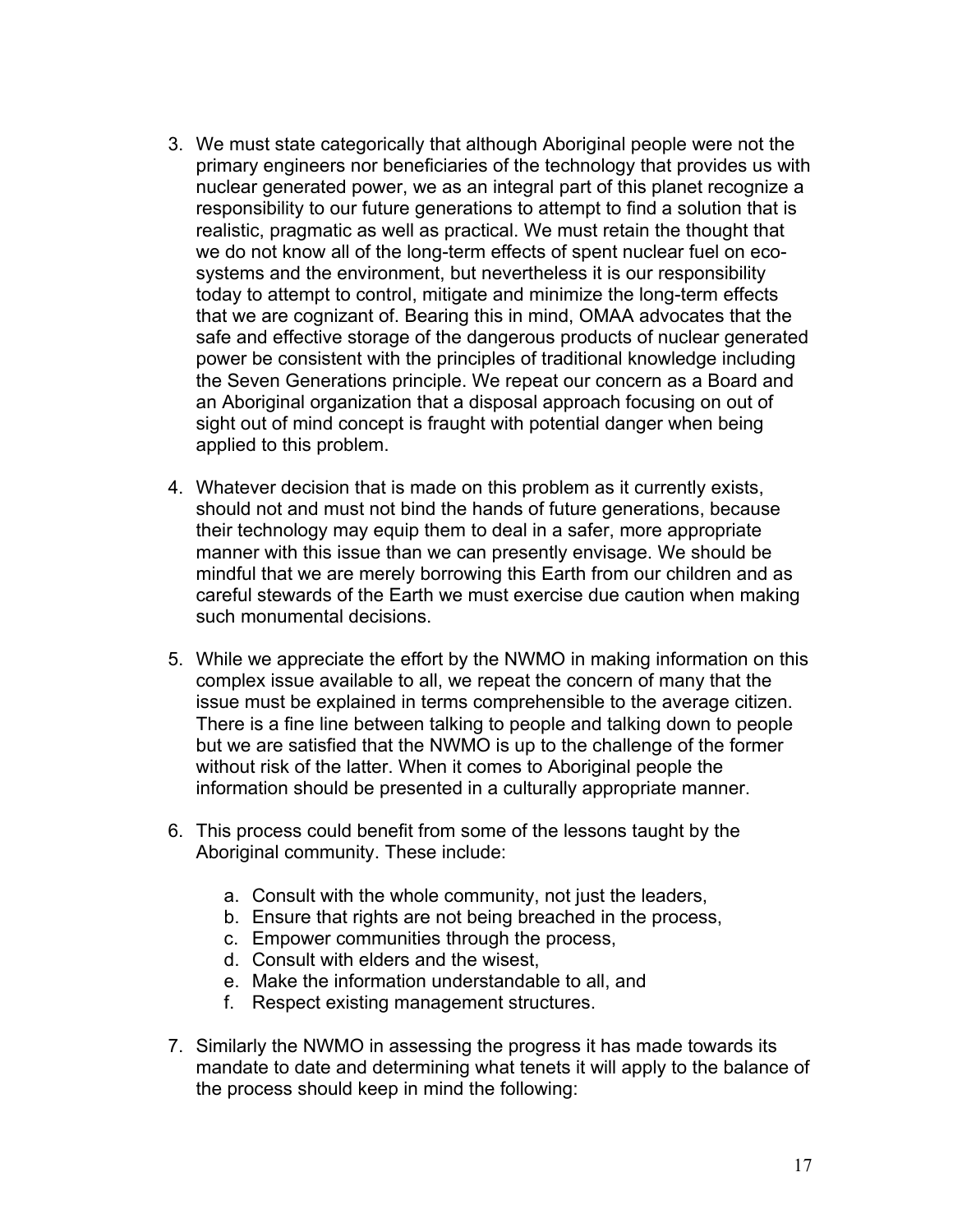- a. Traditional knowledge provides information on the physical, biological and social components of a particular landscape,
- b. Then assists to establish rules for using them without damaging them irreparably,
- c. Clarifies and enhances the relationships amongst the users,
- d. Assists in the development of technologies for using them to meet the subsistence, health, trade, and ritual needs of the local people, and
- e. Helps to create a view of the world that incorporates and makes sense of all of the above in the context of a long-term and holistic perspective in decision-making.
- 8. Bearing in mind the Seaborn recommendations, the legislative requirements in Bill C-27, the likelihood of disposal options being within the vicinity of Aboriginal communities, and NWMO's position on 2004 engagement (Aboriginal engagement and consultations), the Ontario Métis Aboriginal Association repeats its call for **complete consultations**. While we appreciate the effort that the NWMO has taken to engage OMAA in this dialogue we maintain that discussions with a few does not equal consultations. Most logically these consultations should transpire upon the release of Discussion Document # 2 (which is the Evaluation of Management Approaches) but would also include some aspects of the previous processes. OMAA's proposal in that regard will be submitted in due course and we respectfully request careful consideration be given to the proposal at this stage of the process, so that once approved it can be adequately rolled out across Ontario, and perhaps as a model in New Brunswick and Quebec also.
- 9. Much of Western society has been moulded by Biblical teachings on morality, such as the Ten Commandments. Aboriginal communities have similar teachings, albeit on an oral tradition basis. Some of our teachings are eminently applicable, if not to the process NWMO is following, certainly to the spirit of that process. We repeat and commend those teachings for your consideration.

*" Treat the earth and all that dwell thereon with respect." " Show your respect for your fellow beings." " Work together for the benefit of all Mankind." " Do what you know to be right." " Be truthful and honest at all times." " Take full responsibility for your actions."*